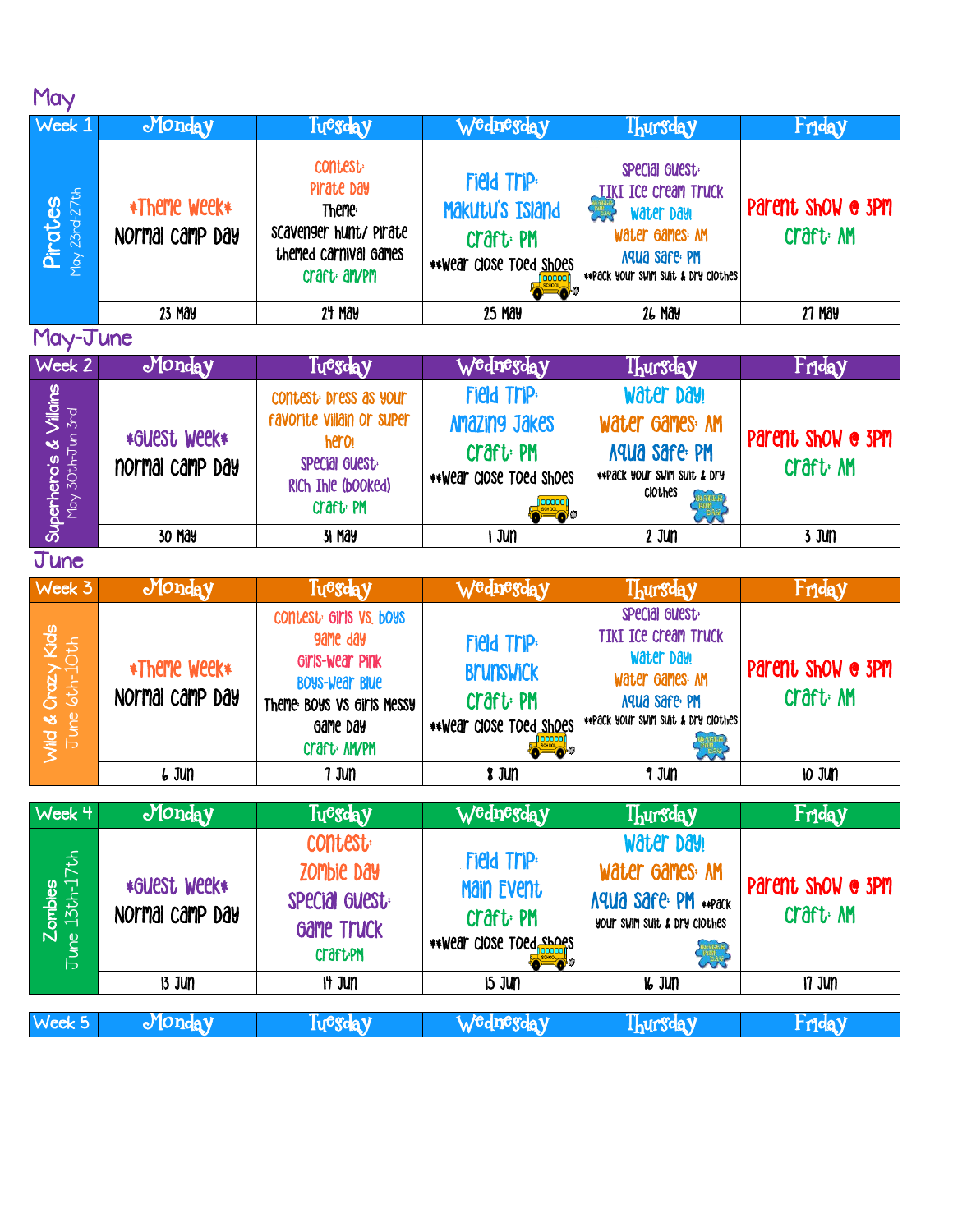| The Sea<br>$20-2$ <sup>+</sup> th<br><b>Under</b><br>June | *Theme week*<br>Normal camp Day | contest under the seal<br>Little mermaid/nemo<br><b>Theme:</b><br>Under the sea Photo<br><b>BOOth</b><br>Craft MYPM | <b>Field Trip:</b><br><b>Harkins Theaters</b><br>(Finding Dory)<br><b>Craft</b> PM<br>**Wear close Toed Shoes<br>-00 | SPecial Guest<br><b>TIKI ICE Cream Truck</b><br>Water Day!<br>Water Games: AM<br>Aqua safe: PM<br>**PACK YOUR SWIM SUIT & DRY<br><b>CIOLHES</b> | Parent show @ 3PM<br>Craft: AM |
|-----------------------------------------------------------|---------------------------------|---------------------------------------------------------------------------------------------------------------------|----------------------------------------------------------------------------------------------------------------------|-------------------------------------------------------------------------------------------------------------------------------------------------|--------------------------------|
|                                                           | 20 JUN                          | $21$ Jun                                                                                                            | 22 Jun                                                                                                               | 23 JUN                                                                                                                                          | 24 JUN                         |

June-July

| Week 6                                          | Monday                          | Tu <sup>egd</sup> ay                                                           | W <sup>e</sup> dn <sup>eg</sup> day                                                             | <b>Thursday</b>                                                                                   | Friday                       |
|-------------------------------------------------|---------------------------------|--------------------------------------------------------------------------------|-------------------------------------------------------------------------------------------------|---------------------------------------------------------------------------------------------------|------------------------------|
| Wild Wild West<br><sub>Fun. 27th-Jul.</sub> 1st | *GUESt WEEK*<br>Normal camp Day | CONTEST: COMPOAS/ COMBILIS<br>SPecial Guest:<br>Petting ZOO<br><b>Craft</b> PM | <b>Field Trip:</b><br><b>BOUNCE U</b><br>Craft PM<br>**Wear close toed shoes<br><b>bill p</b> o | <b>Also water Day!</b><br>Water Games: AM<br>Aqua safe: PM **Pack<br>YOUT SWIM SUIT & Dry Clothes | Parent show @ 3PM<br>Craft M |
|                                                 | 27 Jun                          | 28 JUN                                                                         | 29 JUN                                                                                          | 30 JUN                                                                                            | JUI                          |
| July                                            |                                 |                                                                                |                                                                                                 |                                                                                                   |                              |

| Week 7                                           | Monday                                           | Tuesday                                                                                               | W <sup>e</sup> dn <sup>eg</sup> day                                         | <b>Thursday</b>                                                                                                                         | Friday                        |
|--------------------------------------------------|--------------------------------------------------|-------------------------------------------------------------------------------------------------------|-----------------------------------------------------------------------------|-----------------------------------------------------------------------------------------------------------------------------------------|-------------------------------|
| riotic<br>Hth-8th<br><b>DOL</b><br>$\frac{1}{2}$ | *GUESt WEEK*<br>Normal camp Day<br>Craft AM & PM | <b>CONTEST:</b><br>Hero Day! Dress as a fire<br>fighter or police officer<br>SPecial Guest<br>GPD/GFD | <b>Field Trip:</b><br><b>Stratum</b><br>Craft PM<br>**Wear close toed shoes | SPecial Guest<br><b>TIKI ICE Cream Truck</b><br>Water Day!<br>Water Games: AM<br>Aqua safe PM<br>**PACK YOUR SWIM SUIT & DRY<br>ClOthes | Parent show @ 3PM<br>Craft MM |
|                                                  | t jui                                            | 5 JUI                                                                                                 | 6 JUI                                                                       | 7 JUI                                                                                                                                   | 8 JUI                         |

| Week 8                                     | Monday                          | Tu <sup>e</sup> sday                                                      | W <sup>e</sup> dn <sup>eg</sup> day                                               | <b>Ihursday</b>                                                                                                                     | Friday                         |
|--------------------------------------------|---------------------------------|---------------------------------------------------------------------------|-----------------------------------------------------------------------------------|-------------------------------------------------------------------------------------------------------------------------------------|--------------------------------|
| dent<br>id<br>11th<br>$\frac{1}{\sqrt{2}}$ | *Theme week*<br>Normal camp Day | <b>CONTEST:</b><br><b>ROCKStars</b><br>Theme: Talent Show<br>Craft: AM/PM | <b>Field Trip:</b><br><b>Brunswick</b><br>Craft PM<br>wear close toed supes<br>44 | SPecial Guest<br><b>TIKI ICE Cream Truck</b><br>Water Day!<br>Water Games: M<br>Aqua sare PM<br>* Pack your swim suit & Dry clothes | Parent show @ 3PM<br>Craft: AM |
|                                            | n Jul                           | 12 JUI                                                                    | 13 JUI                                                                            | it jui                                                                                                                              | 15 JUI                         |

| Week 9                                 | Monday                          | Tuegday                                                                                    | W <sup>e</sup> dnegday                                                                                           | <b>Ihursday</b>                                                                          | Friday                         |
|----------------------------------------|---------------------------------|--------------------------------------------------------------------------------------------|------------------------------------------------------------------------------------------------------------------|------------------------------------------------------------------------------------------|--------------------------------|
| Science<br>18th-22nd<br>$\overline{M}$ | *GUESt WEEK*<br>Normal camp Day | <b>CONTEST:</b><br>Mad Scientist<br>special guest.<br>Mad Science<br>craft <sub>'</sub> PM | - Field Trip:<br>Arizona science center<br>Craft <sub>'</sub> PM<br>**Wear close Toed Shoes<br><b>DESIRED CO</b> | Water Day!<br>Water Games: AM<br>Aqua safe: PM<br>**Pack your swim suit<br>& Dry clothes | Parent show @ 3PM<br>Craft: AM |